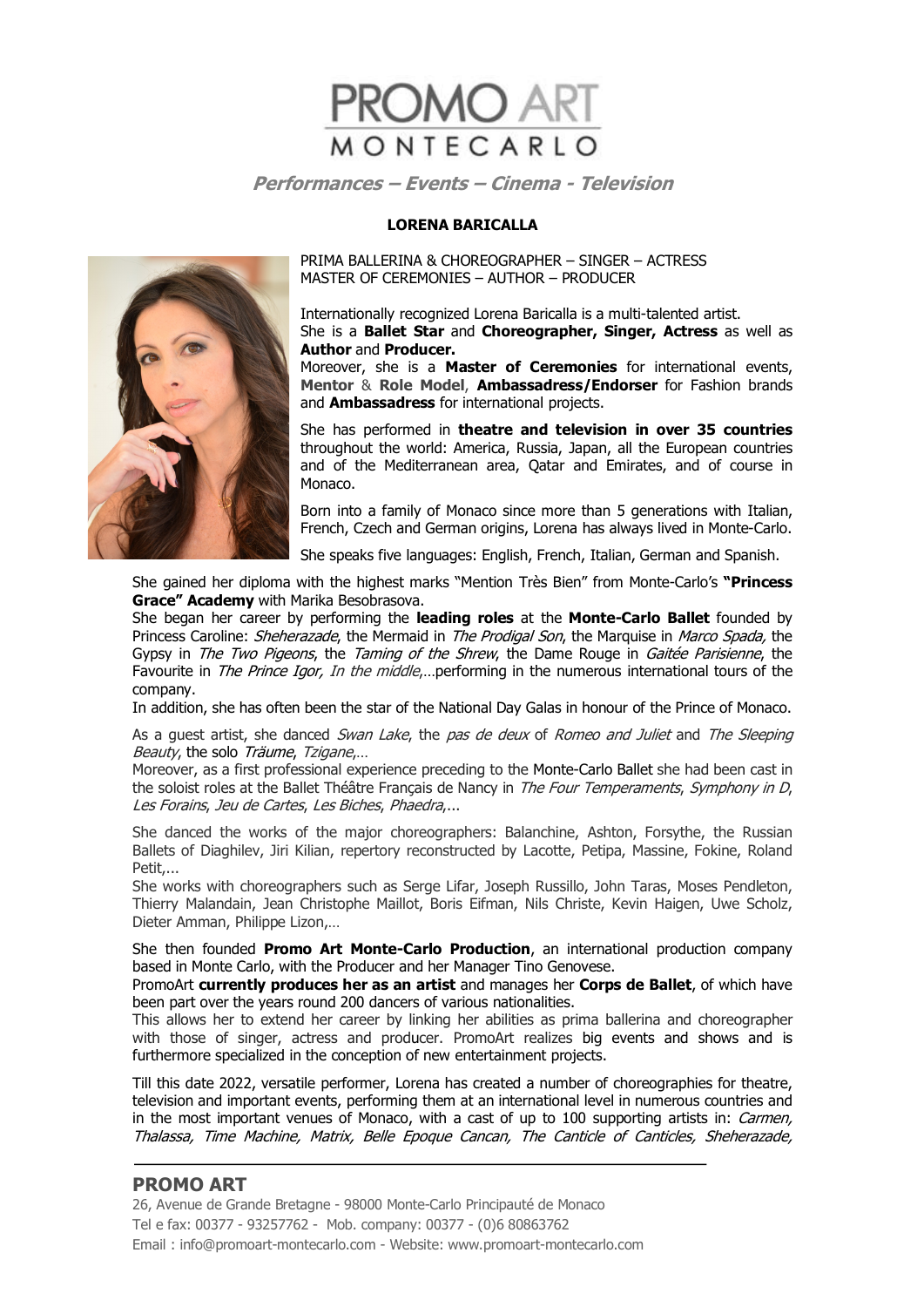

Worlds of Mysteries, The Michelangelo's Caves, Legend, The Siren, Romeo and Juliet, Psyche or the Mirrors of the Soul, Timepiece, The Angel, The Trip of Ulysses, Prashanti, La Traviata, Ritual, Orlando,...

She has had such prestigious partners as Rudolf Nureyev, Eric Vu An (Paris Opera principal dancer), Frédéric Olivieri (Monte Carlo Ballet principal dancer and director of La Scala of Milan), Marco Pierin (Milan's La Scala principal dancer), Vladimir Derevianko (Bolshoi principal dancer), Guillaume Graffin (Principal Dancer at Monte-Carlo Ballet and American Ballet Theatre), Randy Diamond (Principal Dancer at the Stuttgart Ballet),...

She has shared the stage with such artists, singers and actors as Armand Assante, José Carreras, Montserrat Caballé, Carla Fracci, Gigi Proietti, Riccardo Cucciolla, Garry Kasparov, Salomon Bourke, Roger Moore, Jimmy Jean-Louis, Armando Ariostini, etc..

Thanks to her 3-octave voice range, she is the only soprano who sings while dancing on point shoes. She performs numerous best hits from musicals in her shows that unite dance and song, as well as singles and video clips. In "Musical Dreams" she performs The Phantom of the Opera, Moulin Rouge, West Side Story, Cats, Evita, New York New York, My Fair Lady, Victor Victoria, Beauty and the Beast, Jesus Christ Superstar, Notre Dame de Paris, The Miserables …

Garry Kasparov, the World Chess champion presented the "premiere" of her show *Checkmate*, a powerful production by Promo Art, with the music of Abba.

As an actress capable of acting both on stage and on a set, with the same natural expressiveness in five different languages, she has performed in shows that united acting and dance such as *The Light* of Memory and in musical in roles such as My Fair Lady and Victor Victoria, and she is filmed for presentation reels.

In this date she is sought after for movie projects in America.

She is a Master of Ceremonies for numerous international events.

She has presented Prince Albert of Monaco during the "Red and White Night" at the Cannes Cinema Festival.

She has been Ambassadress and Master of Ceremonies of the Golden Foot Award Monaco: in 2012 she welcomed on stage Princess Stephanie of Monaco and prize winners Ibrahimovich, Cantona, Baresi, Matthaeus and Pelé; in 2013 in the presence of Prince Albert of Monaco she awarded the football players Didier Drogba, Osvaldo Ardiles, Carlos Valderrama and Jean-Pierre Papin with the participation of movie star Armand Assante; in 2014 she presented Andres Iniesta, Mia Hamm, Jean-Marie Pfaff, Hidetoshi Nakata, Hakan Sukur, Antonin Panenka, Roger Milla.

The event has been broadcasted by numerous TVs worldwide.

She is Ambassadress and Master of Ceremonies of the Monaco World Sports Legends Award, the Oscars of Sport, produced by PromoArt Monte-Carlo Production, that she presents in 5 languages: for the 2015 official launch at Sportel; for the 1° Edition in 2016 with the awarded Mika Hakkinen, Giacomo Agostini, Carl Fogarty, Sir Tony Mc Coy, Jhong Uhk Kim, Pernilla Wiberg, Tia Hellebaut, Jean-Marie Pfaff, « Best Values Award » to Victor Tello, « Posthumous Award » to Antony Noghès, amongs the guests Louis Ducruet, the F1 driver Charles Leclerc ; for the 2017 Edition with Mick Doohan, Jacky Ickx, Josefa Idem, Michèle Mouton, Armin Zoggeler, as guests the singer Khadja Nin, the F1 driver Charles Leclerc ; for the 2018 Edition with Freddie Spencer, Jutta Kleinschmidt, Osvaldo Ardiles, "Posthumous Award" to Ayrton Senna, "Best Values Award" to Doctor Claudio Costa, and the guests Johan Zarco and Virginio Ferrari, Moto champions, Antonio Giovinazzi, F1 driver, and Stéphane Richelmi, LMP2 champion ; for the 2019 Edition with Mario Andretti, Nasser Al-Attiya, Loris Capirossi, Anna Gabriela Guevara, "Best Values Award" to Connie Henry, "Posthumous Award" to Ferenc Puskas, "Lifetime Achievement – Sport and Cinema" to movie producer Julius R. Nasso, guests Amancio Amaro, former Hungary President Pal Schmitt, tenor Vittorio Grigolo, ...

In 2020 she has been invited to perform as an artist and to be the Master of Ceremonies of the PressBall in Berlin, created in 1872, that she presented in German with the German TV journalist Max Oppel, under the Patronage of the European Parliament.

# **PROMO ART**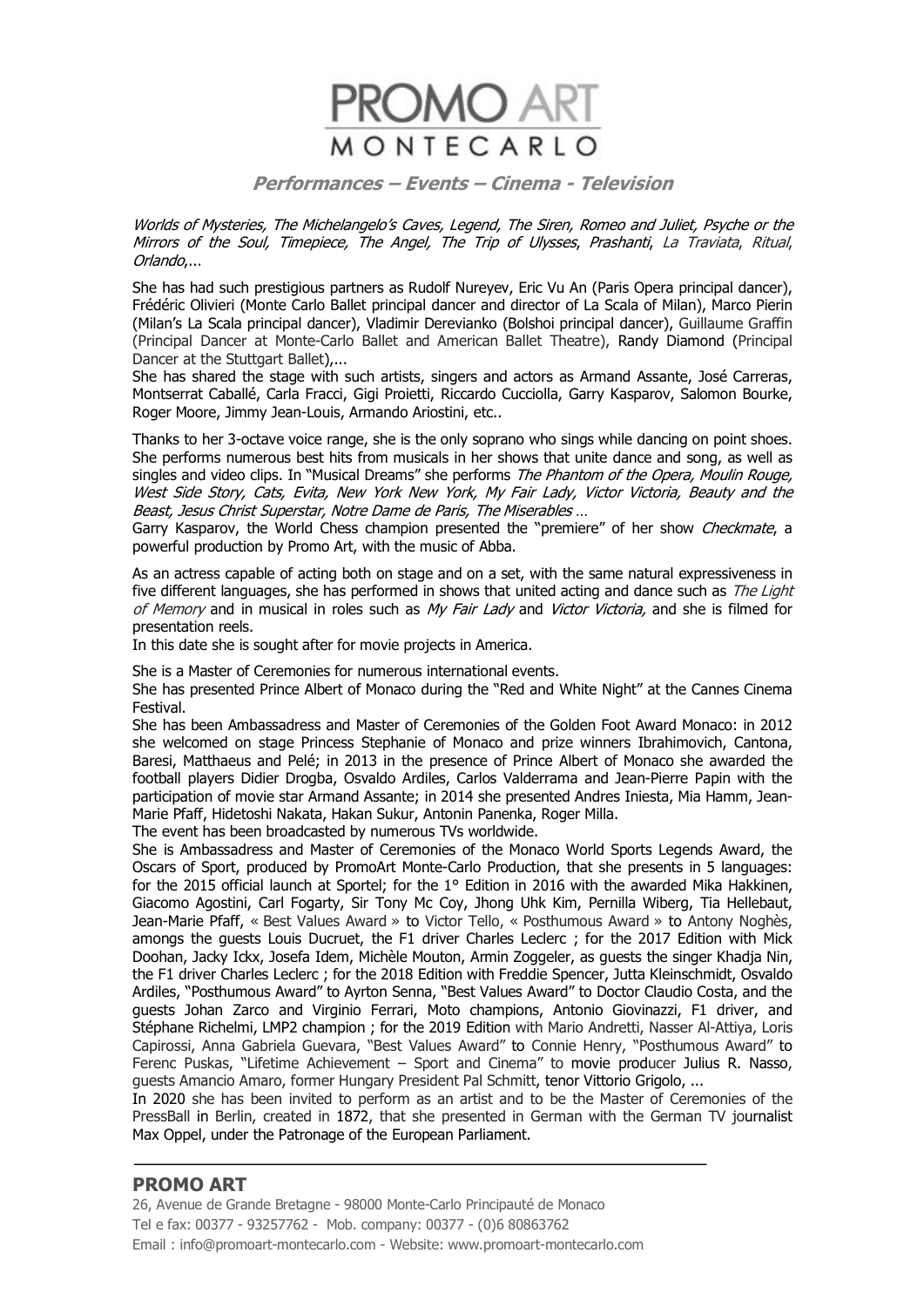

She hosts the Oscars of Sport's talk shows "Sporting Stars: the men or the woman behind the champion" and "Show, Art & Fashion". Filmed in Monaco, they consist now in round 50 Episodes that can be viewed on the web channels (You Tube, Vimeo, Daily Motion) of the Monaco World Sports Legends Award.

She has presented in 2021 for the American Television "Lorena and Friends in Monaco", a TV show about her life as an international star that she recounts to the spectators.

She has often performed as a guest on television broadcasts in Italy (RAI, Canale 5, Rete4, Sky) Germany, Japan and France.

For the Mediterranean Games Gala she danced her own choreography – expressly created on demand – entitled "The Symphony of the Sea" with her corps de ballet and a symphonic orchestra on stage, in front of a live audience of 20,000 and millions of Eurovision viewers.

She is interviewed by numerous TV and Radio channels of Monaco, Italy, France, Russia, Germany,…

She is also sought after as an Ambassadress and Endorser by numerous Fashion and Jewellery brands for red carpets, international events or photo and video shootings: Dany Atrache, Raquel Balencia, Seyit Ares, Uel Camilo, Eles Italia, Viktoriia Nosach, Nordic Angels by Marketa Hakkinen, Genesia Walle, Didimara, CréaZen by Sophie Rouault, Sveta, Gianni Versace Private Collection, Fabiana Gabellini, Gaetano Navarra, To Be New-York by Simone Vannuzzi, Gianni Calignano, Goldknopf Couture by Thomas Lempertz; and also Duccio Venturi Bottier, Joshua Fenu shoes, Burak Uyan shoes.

For the Jewellery: Century luxury watches and Montblanc Haute Joaillerie, Pia Mariani Haute Joaillerie, Amato Teresa Gioielli, Gold&Roses, Stroili Gioielli, Nehro, Marina Corazziari...

She is an Ambassadress for numerous fashion shows in Monaco, Milano, Rome and Paris.

As a Mentor and Role Model she has created in 2015 thanks to her ample pedagogic experience, her own method of teaching for Classical Ballet that forms to the profession: the "Méthode Russe de Monte-Carlo de Lorena Baricalla ("The Lorena Baricalla Monte Carlo Russian Method"), followed by Affiliated Schools in Italy, France and Monaco.

She realizes Training and Refresher Courses for Ballet Teachers, and Workshops with Master Classes for Pupils.

Moreover, she supports the young dancers through scholarships offered by PromoArt MonteCarlo Production.

The 'Method' reunites in the Principality the Affiliated Schools's young dancers for an annual event of exams with the participation of ballet stars and renowned figures. In the Jury with Lorena Baricalla have participated the ballet stars Daniel Agesilas, Anna Razzi, Eric Vu An, Luciana Savignano, Jozef Varga, Toni Candeloro, Marco Pierin, Randy Diamond and Stefano Botto.

As well she is a Coach and she trains professional dancers having a long practice with her corps de ballet.

She is Goodwill Ambassadress for the Organisation VEGB – Visage des Enfants de la Guinée-Bissau, which helps African children.

In 2019 the Automobile Club de Monaco, organizer of the F1 Grand Prix, has requested her to be one of the 3 members of the Jury of the "Monaco Elegance and Cars Concour" which reunited vehicles from worldwide.

Lorena is the icon of the innovative entertainment project "Origins – The Answer", a new "world", of which she is the leading performer and creator with Producer Tino Genovese. "Origins – The Answer" is based on a big show for arenas, a Book Trilogy and a Movie Trilogy. An international project currently being developed by Promo Art Monte-Carlo Production that has drawn interest from Weta (The Lord of the Rings, Avatar) and Ennio Morricone had indicated his availability to create the music. At the preview of this show, preceded by a performance by José Carreras, Lorena has been presented by Roger Moore for her performance accompanied by a cast of 100.

### **PROMO ART**